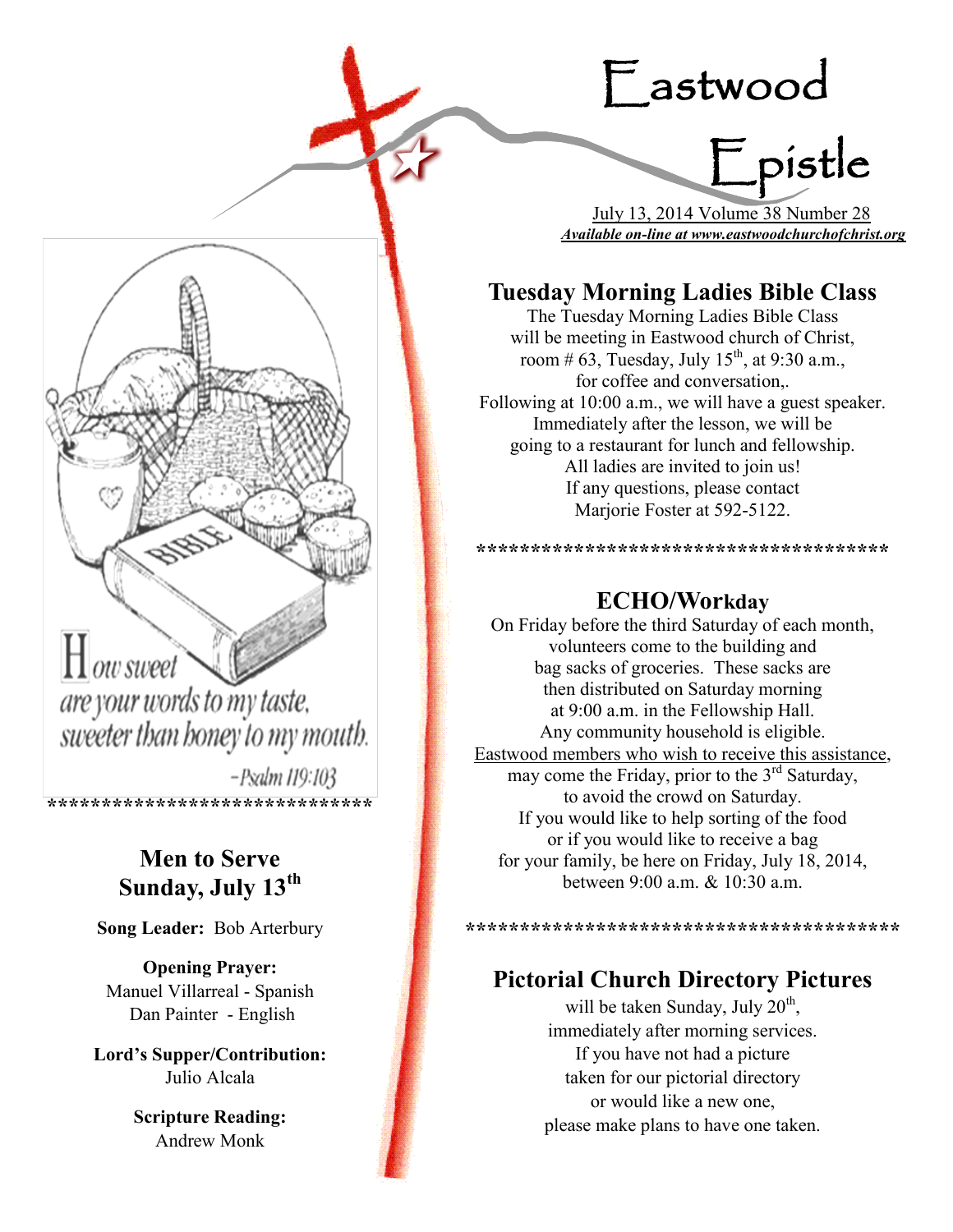*Together*

#### **To a Child, Love is spelled T-I-M-E**

The wisdom of our day is: the more money you spend on a child, the more you are showing your love. This is not only materialistic, it is wrong and it is dangerous to a young child.

Materialism is not new to the world, but it picked up steam in our nation after World War II. The economic depression had been ended by the war, manufacturing was in high gear and perhaps even more to the point, young families who had lived through the hardship of the depression and the destruction of the war, began to declare: my kids are not going to be forced to do without like I did. So, they set about to create an easier life for their children.

Unfortunately, children began to see less of their parents and the void was filled by things. Closets swelled with toys, then rooms filled, then garages as parents tried to say, "I love you." Then, narcissistic creatures replaced the children. Creatures who demanded more and more to feed their appetites, in spite of the cost to others. Even worse, they don't know how to love or be loved.

A young child wants to be with those important to them: Dad, Mom, family. They don't care how much the toy cost, but that you sat in the floor to play, read, listen and hug.

It is not a waste of time to be with a child, even if you are bored to tears. When you watch and smile and say, "way to go" the child is feeling" acceptance, gaining confidence and experiencing love. When we play and even work together with a child, we are molding the character that will make them whole. Give love  $=$  time. *Charles M Clodfelter*

*Sunday Guests who registered - 13 Did you speak with them?*

**www.eastwoodchurchofchrist.org**

#### **Schedule of Services**

Bible Class - 9:00 A.M. Ladies Bible Class Bible Study Worship - 10:00 A.M. 10:00 A.M. 7:00 P.M.

**Sunday Tuesday Wednesday**

**Area TV Programs**

Area TV Programs<br>Fridays: 7:00 P.M. Channel #38 (Cable Channel #16) Sundays: 5:00 A.M. Inspiration Channel (Channel #364 Direct TV)



#### Dear Eastwood,

Please continue to keep us in your prayers. Mary is still having eye problems and I need support for strength. Thanks, Roger Hardy

# **Thank You**

Dear Eastwood,

Thank you, to all my brothers and sisters, for keeping me in your prayers and thank you for the encouraging cards. Please continue to pray for my health. I am grateful to God for giving me enough strength to make it to church on some Sundays. Love, Virginia Fraire

# **Family Bible Camp**

Hosted by Montwood Church of Christ 11845 Bob Mitchell Drive, El Paso, TX 855-9896 Theme: *Follow Jesus*

Everyone is invited on July 14 - 18 from 6:30 - 8:30 p.m., each night. FBC is a time for children of all ages to learn about the incredible Savior that Jesus Christ is for all who trust in His name. Attendees will receive a valuable lesson from the Bible each night as well as learn fun songs, participate in an exciting craft project and receive a snack during the evening. Also, an adult class, in both

English and Spanish, is offered each night. Registration is available at: www.montwood.org/register

# **Women in Ministry**

Our sister, Margaret Lee, will be traveling to Leon, Mexico, for missionary work and will be in Leon, Mexico, from July  $16^{th}$  to July  $28^{th}$ , with fellow church of Christ members from various congregations. If you wish to support this missionary work, please make donations, cash or checks payable to "Eastwood church of Christ" with a notation: "Margaret Lee Missionary". If you would like more details or have any questions, Please call Margaret at 915-269-9584.



**Sunday, July 13, 2014 Speaker** - Charles Clodfelter **Sermon** - *Refresh Your Memory*  **Scripture** - Colossians 1:13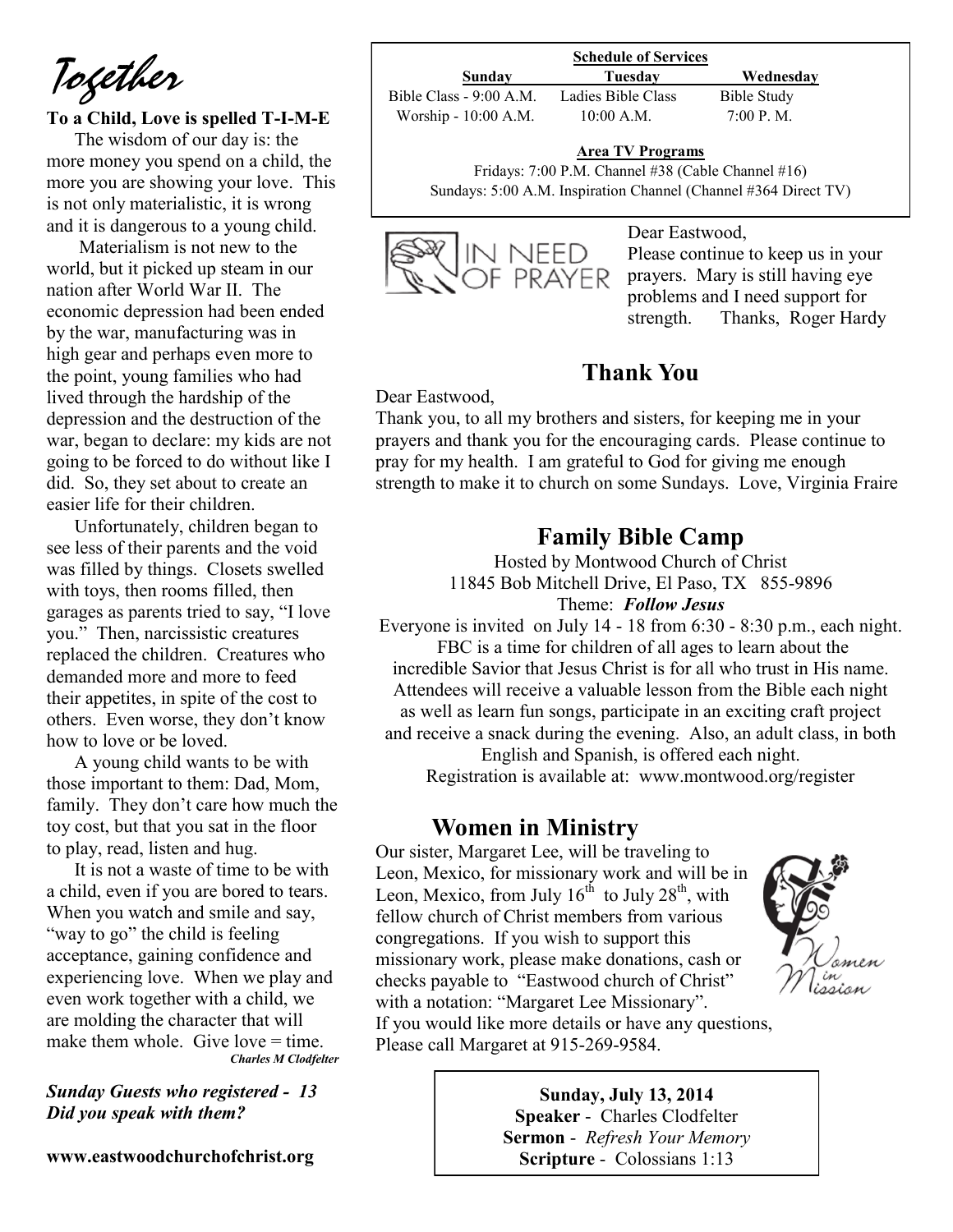**Care Groups** meet on Sundays. The schedule for the Care Groups are as follows:

**Sunday, July**  $13^{th}$  - Bobby & C. C. Avery (Music Ministry Group) - 915 - 751-0303 *(Note: Avery Care Group will be meeting on 2nd Sunday in July)* **Sunday, July 13<sup>th</sup>** - Gordon & Arlene Gaenzle - 915 - 269-7968 **Sunday, July 20th** - Mike & Teri Dove - 915 - 822-2419 **Sunday, July 27th** - Junie & Susie Chavez - 915 - 849-9732

Eastwood's Care Groups serve as a special welcoming and fellowship capacity. Their home is opened on their scheduled Sunday to Eastwood's members. Group Leader's conduct Bible studies, fellowship or other church activities. As a new or existing Eastwood church of Christ member, you are invited to attend the Care Group of your choice. If you have any questions or would like more details, please contact the Care Group Leader or call the church office at 593-2772.

 $\_$ 

**Food Pantry Needs** Canned Fruit Canned Meats Cereal





# **Happy Birthday!**

July 14 - Yoly Rodriguez July 17 - Amanda Pitman July 18 - Alice Castillo July 19 - Cherry Potter July 19 - Ruben Pinedo, Jr. July 19 - Jacob Barrios

## **Happy Anniversary!**

July 13 - Norman & Lori Ontiveros July 13 - David & Fannie Shearod July 18 - Bill & Betty Lewis

> **Sunday, July 13, 2014**   *for children 2 years of age and under*  Debra Alvarez and Lizette Torres

# **Fellowship Farewell Dinner Potluck**

 Please join us for a Fellowship Farewell Dinner Potluck for Andrew and Kimberly Monk. Sunday, August 10, 2014, in the Fellowship Hall, immediately after the services. Please bring enough food for your family. Dessert will be provided! Money Tree available. For more details, please see Teri Dove or Stacey Riggs.